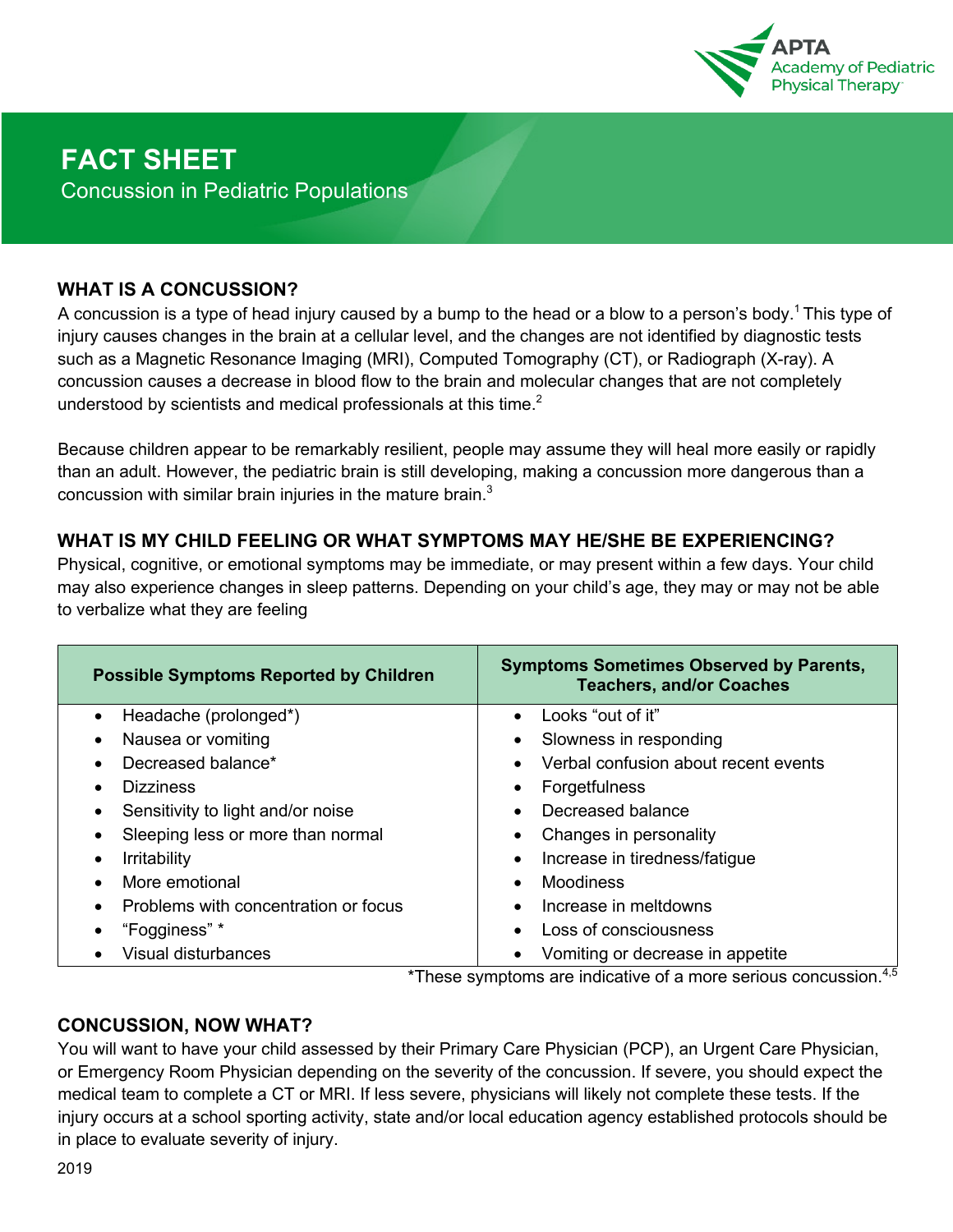Your child should be placed on brain rest.<sup>6</sup> Brain rest is defined as decreased cognitive stimulation. You can provide this by decreasing lighting, noise, and other sensory stimulation. This includes visits from friends, use of electronics, and any other sensory provoking situations or settings. Physical activities should be limited for 24-48 hours, and then gradual return to exercise should be permitted.<sup>6</sup> Depending on severity, limitations may be incorporated at school. The plan of care should be coordinated by the child's primary physician or another health care provider who initially assesses the child and coordinates the follow up plan. Your child should remain out of any contact sport and avoid situations that may result in the chance of an additional concussion until they are fully symptom free. $<sup>7</sup>$ </sup>

## **WHAT SHOULD I EXPECT FOR MEDICAL MANAGEMENT AND RECOVERY?**

Eighty to ninety percent of concussions will heal on their own within one month.<sup>1</sup> The remaining 10-20% of the time, children will be diagnosed with Post-Concussion Syndrome. Once diagnosed, your child will need to be assessed for vestibular symptoms by a physician, physical therapist, or trained medical professional. Older children may complain about any of the symptoms mentioned above (headache, dizziness, balance problems, sleep disturbances, etc). Younger children may continue to have increased melt downs, increased behavioral disturbances, and/or mood changes.

# **FOR ASSESMENT OF CHIDLREN WITH POST-CONCUSSION SYNDROME**

If your child is 10-years old and older a physician or athletic trainer may complete the ImPACT test. The ImPACT test is a neuropsychological test that can be taken on a computer and requires interpretation by a trained professional.<sup>8</sup> Younger children will benefit from an assessment by a neuropsychologist to assist with determining appropriate limitations and behavior management.

Balance and visual assessments can be completed by a physical or occupational therapist trained in vestibular therapy and concussion management. Headache management can be completed by a neurologist or a physician.

### **HOW DO PHYSICAL THERAPISTS MANAGE THE RETURN TO SCHOOL, PLAY AND SPORTS?**

If having prolonged symptoms, your child will be followed by a team of medical professionals that may consist of: the primary care physician; a physical therapist, occupational therapist, and/or speech language pathologist; an athletic trainer; neurologist; neuropsychologist; or physiatrist to manage treatment. The physician should manage the return to all activities. The physical therapist should assist with the return to physical activity and sports using the Graduated Return to Play Protocol (see below).<sup>4</sup>

# **WHAT DOES PHYSICAL THERAPY CONSIST OF FOR CONCUSSION MANAGEMENT?**

Physical therapy for the management of concussion should be completed by a physical therapist who specializes in vestibular therapy. Vestibular problems can occur following a concussion, and symptoms of vestibular problems often present as increased dizziness, headaches, visual tracking concerns, balance impairments, and Post-Concussion Syndrome. Vestibular therapy addresses problems with the vestibular system located in the inner ear. This treatment is typically 3-6 months in duration. Therapy uses specific exercises for the head, body, and eyes to retrain the brain improving balance, reaction time and coordination. The physical therapist will work to resolve the balance and visual issues and reintegrate your child to physical activity. This should be completed following the Gradual Return to Play Protocol,<sup>4</sup> which should be tailored to the sport to which the child plans to return (see Table 1).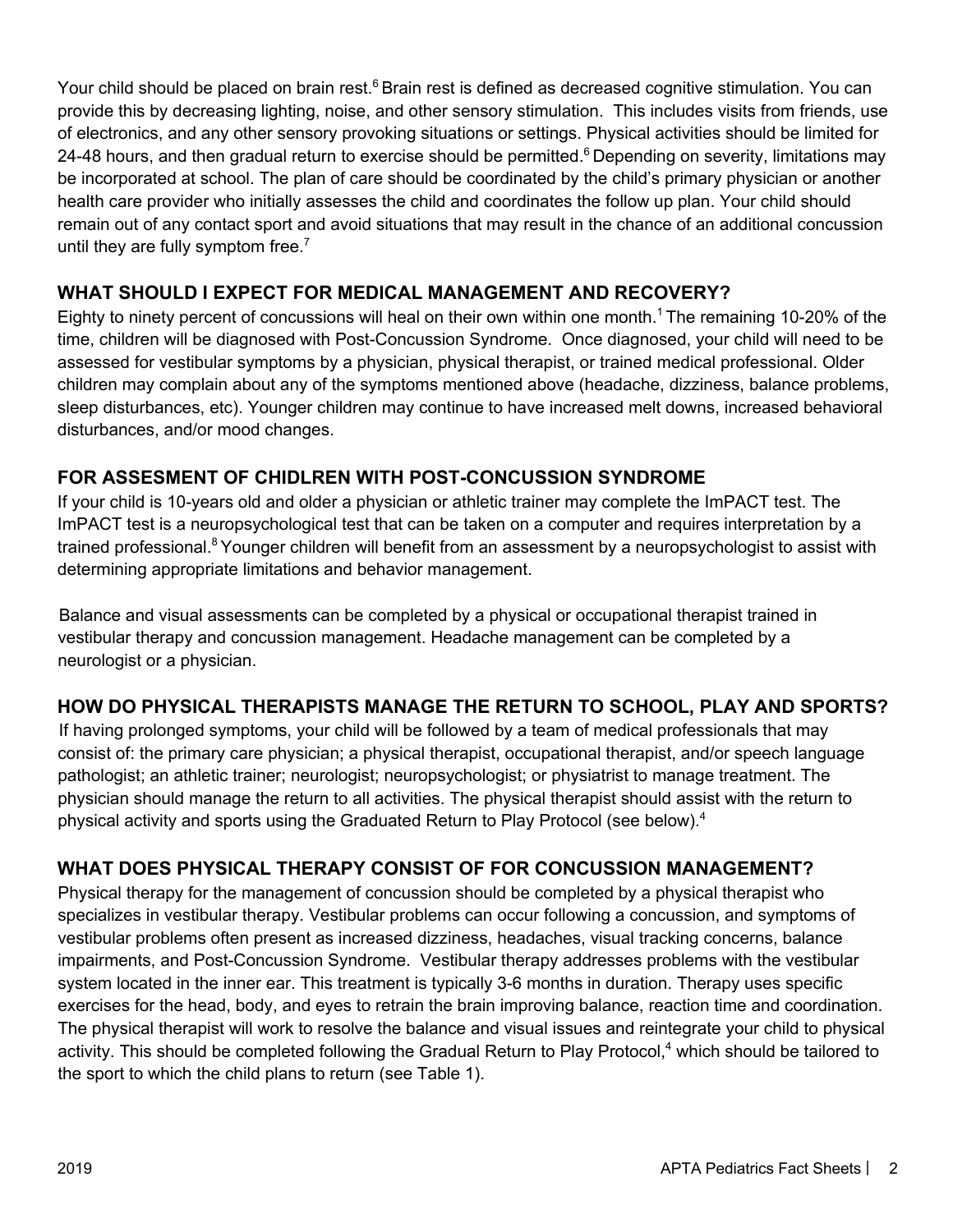It is important to follow all of the recommendations from the medical professionals who are assisting your child to full recovery. Please contact a healthcare provider or local physical therapist if you have additional questions about concussion management.

| Table 1<br>Graduated return to play protocol |                                                                                                                                                  |                                                                         |  |  |  |
|----------------------------------------------|--------------------------------------------------------------------------------------------------------------------------------------------------|-------------------------------------------------------------------------|--|--|--|
| <b>Rehabilitation</b><br>stage               | <b>Functional exercise at each</b><br>stage of rehabilitation                                                                                    | Objective of each<br>stage                                              |  |  |  |
| 1. No activity                               | Symptom limited physical and<br>cognitive rest                                                                                                   | Recovery                                                                |  |  |  |
| 2. Light aerobic<br>exercise                 | Walking, swimming or<br>stationary cycling keeping<br>intensity <70% maximum<br>permitted heart rate<br>No resistance training                   | Increase HR                                                             |  |  |  |
| 3. Sport-specific<br>exercise                | Skating drills in ice hockey,<br>running drills in soccer. No<br>head impact activities                                                          | Add movement                                                            |  |  |  |
| 4. Non-contact<br>training drills            | Progression to more complex<br>training drills, eg, passing drills<br>in football and ice hockey<br>May start progressive<br>resistance training | Exercise, coordination<br>and cognitive load                            |  |  |  |
| 5. Full-contact<br>practice                  | Following medical clearance<br>participate in normal training<br>activities                                                                      | Restore confidence and<br>assess functional skills<br>by coaching staff |  |  |  |
| 6. Return to play                            | Normal game play                                                                                                                                 |                                                                         |  |  |  |

Table 1. Graduated Return-to-Play Protocol

|    | <b>Rehabilitation Stage</b>    | Functional Exercise at Each Stage of Rehabilitation                                                                                      | Objective of Each Stage                                                       |
|----|--------------------------------|------------------------------------------------------------------------------------------------------------------------------------------|-------------------------------------------------------------------------------|
| 1. | No activity                    | Complete physical and cognitive rest                                                                                                     | Recovery                                                                      |
| 2. | Light aerobic exercise         | Walking, swimming, or stationary cycling, keeping intensity<br>to $\langle 70\%$ of maximum predicted heart rate; no resistance training | Increase heart rate                                                           |
| 3. | Sport-specific exercise        | Skating drills in ice hockey, running drills in soccer; no head impact activities                                                        | Add movement                                                                  |
| 4. | Non-contact training<br>drills | Progression to more complex training drills, eg, passing drills in football<br>and ice hockey; may start progressive resistance training | Exercise, coordination,<br>and cognitive load                                 |
|    | 5. Full-contact practice       | Following medical clearance, participate in normal training activities                                                                   | Restore athlete's confidence;<br>coaching staff assesses<br>functional skills |
|    | 6. Return to play              | Normal game play                                                                                                                         |                                                                               |

#### Reprinted with permission from:

McCrory P, Meeuwisse WH, Aubry M, Cantu B, Dvořák J, Echemendia RJ, Engebretsen L, Johnston K, Kutcher JS, Raftery M, Sills A. Consensus statement on concussion in sport: the 4th International Conference on Concussion in Sport held in Zurich, November 2012. *British Journal of Sports Medicine*. 2013;47(5):250-8.

### **REFERENCES**

- 1. Centers for Disease Control and Prevention (CDC). Sports-related recurrent brain injuries-United States. *Morbidity and Mortality Weekly Report.* 1997;46(10):224-227. Available at: www.cdc.gov/mmwr/preview/mmwrhtml/00046702.htm
- 2. Maugans TA, Farley C, Altaye M, Leach J, Cecil KM. Pediatric sports-related concussion produces cerebral blood flow alterations. *Pediatrics*. 2012;129(1):28-37.
- 3. Meehan WP, Taylor AM, Proctor M. The pediatric athlete: younger athletes with sport related concussion. *Clinics in Sports Medicine*. 2011;30(1):133-44.